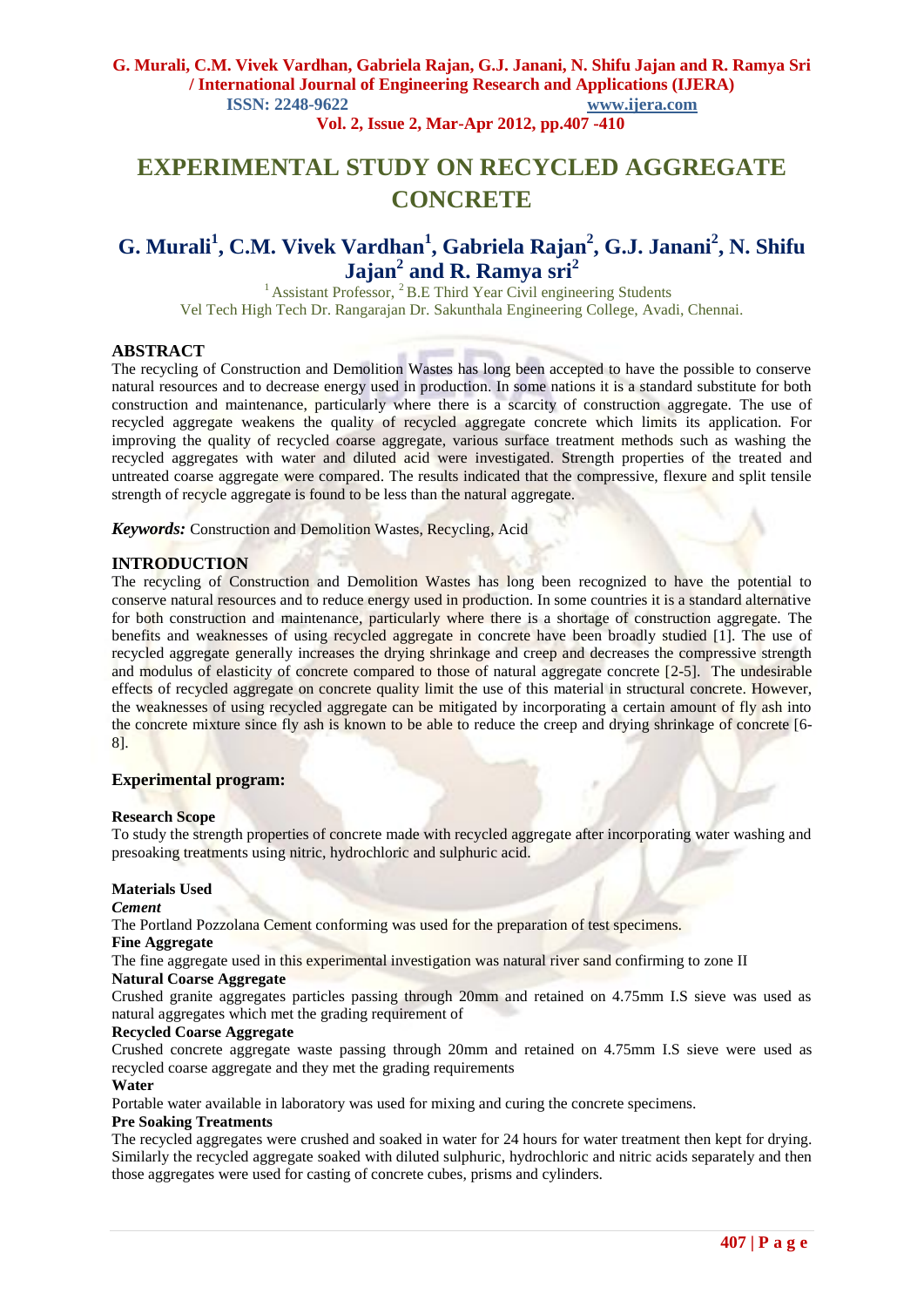## **G. Murali, C.M. Vivek Vardhan, Gabriela Rajan, G.J. Janani, N. Shifu Jajan and R. Ramya Sri / International Journal of Engineering Research and Applications (IJERA) ISSN: 2248-9622 www.ijera.com**

 **Vol. 2, Issue 2, Mar-Apr 2012, pp.407 -410**

#### **Acid Properties**

The acid which was bought was highly concentrated so 0.1ml of concentrated acid was mixed with 150 ml of water and diluted the laboratory under expert supervision.

| <b>Table1. Properties of acid:</b> |                           |                                   |          |                                  |  |  |  |  |  |
|------------------------------------|---------------------------|-----------------------------------|----------|----------------------------------|--|--|--|--|--|
| Molecular                          | Nitric Acid $(HNO3)$      | Sulphuric                         | Acid     | Hydrochloric Acid (HCl)          |  |  |  |  |  |
| formula                            |                           | (H <sub>2</sub> SO <sub>4</sub> ) |          |                                  |  |  |  |  |  |
| Appearance                         | mobile<br>Colourless,     | Colourless,                       | clear.   | Highly corrosive,                |  |  |  |  |  |
|                                    | liquid                    | odorless                          |          | strong mineral acid              |  |  |  |  |  |
| Density                            | $1.512$ g/cm <sup>3</sup> | $1.84$ g/cm <sup>3</sup>          |          | $1.490$ g/L                      |  |  |  |  |  |
| Solubility in water                | Miscible with water       | Fully                             | Miscible | Soluble in water and other polar |  |  |  |  |  |
|                                    |                           | with water                        |          | solvents                         |  |  |  |  |  |
| Acidity                            | $-1.64$                   | $-3$                              |          | $-1.1$                           |  |  |  |  |  |
| Viscosity                          | 2.6 at 68 F               | 26.7cP at 20°C                    |          | 2.8 $cP$ at 68 F                 |  |  |  |  |  |
| Molecular weight                   | $63.01$ g/mol             | 98.078 g/mol                      |          | $36.46$ g mol-1                  |  |  |  |  |  |

#### **Table 2. Specimen details:**

| S.N         | <b>Notations</b>                                        | <b>Cube</b> | <b>Cylinder</b> | Prism |
|-------------|---------------------------------------------------------|-------------|-----------------|-------|
| $\mathbf o$ |                                                         | (Nos)       | (Nos)           | (Nos) |
|             | N.A(Natural Aggregate)                                  |             |                 |       |
| ۷.          | R.A(Recycled Aggregate)                                 |             |                 |       |
| 3.          | R1(Recycled Aggregate with water treatment)             |             |                 |       |
| 4.          | R2(Recycled aggregate with Nitric Acid treatment)       |             |                 |       |
|             | R3(Recycled Aggregate with Sulphuric Acid Treatment)    |             |                 |       |
| 6.          | R4(Recycled Aggregate with Hydrochloric Acid Treatment) |             |                 |       |
|             |                                                         |             |                 |       |

| <b>Table 3. Average test results:</b>                  |                                                               |                                                                           |                                                            |  |  |  |  |  |
|--------------------------------------------------------|---------------------------------------------------------------|---------------------------------------------------------------------------|------------------------------------------------------------|--|--|--|--|--|
| <b>Notations</b>                                       | <b>Compressive</b><br><b>Strength</b><br>(N/mm <sup>2</sup> ) | <b>Split</b><br><b>Tensile</b><br><b>Strength</b><br>(N/mm <sup>2</sup> ) | <b>Flexural</b><br><b>Strength</b><br>(N/mm <sup>2</sup> ) |  |  |  |  |  |
| <b>NA</b> (Natural Aggregate)                          | 27.45                                                         | 2.72                                                                      | 3.45                                                       |  |  |  |  |  |
| RA (Recycled Aggregate)                                | 22.3                                                          | 2.46                                                                      | 2.85                                                       |  |  |  |  |  |
| R1 (Recycled Aggregate with Water Treatment)           | 23.4                                                          | 2.54                                                                      | 2.9                                                        |  |  |  |  |  |
| R2 (Recycled Aggregate Treated with Nitric Acid)       | 24.95                                                         | 2.6                                                                       | 3.1                                                        |  |  |  |  |  |
| R3 (Recycled Aggregate Treated with Sulphuric Acid)    | 23.50                                                         | 2.55                                                                      | 2.95                                                       |  |  |  |  |  |
| R4 (Recycled Aggregate Treated with Hydrochloric Acid) | 23.90                                                         | 2.56                                                                      | 2.95                                                       |  |  |  |  |  |



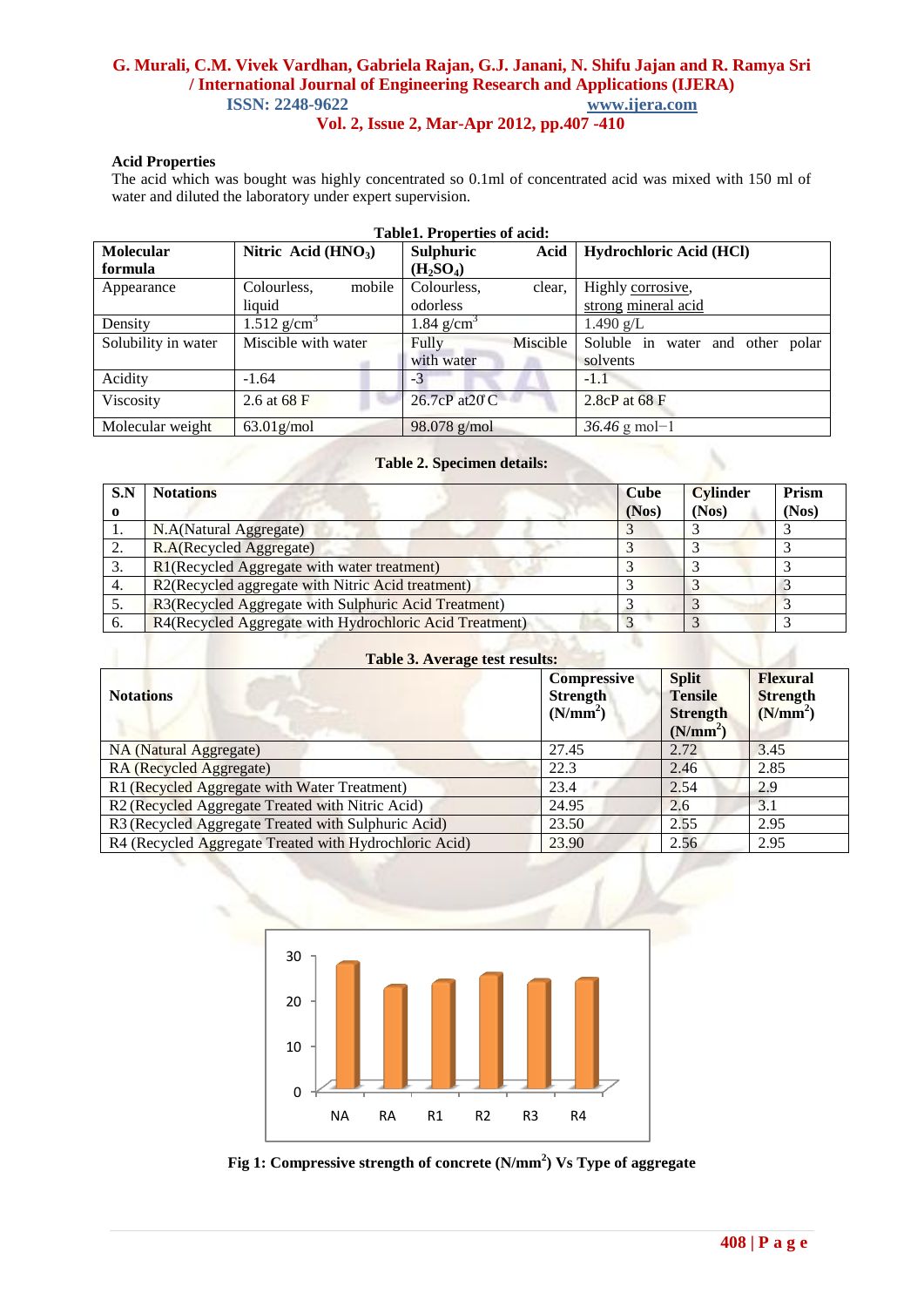#### **G. Murali, C.M. Vivek Vardhan, Gabriela Rajan, G.J. Janani, N. Shifu Jajan and R. Ramya Sri / International Journal of Engineering Research and Applications (IJERA) ISSN: 2248-9622 www.ijera.com Vol. 2, Issue 2, Mar-Apr 2012, pp.407 -410**



**Fig 2: Typical Failure Patterns**



**Fig 3: Split tensile strength of concrete (N/mm<sup>2</sup> ) Vs Type of aggregate**



**Fig 4: Flexural strength of concrete (N/mm<sup>2</sup> ) Vs Type of aggregate**

#### **RESULTS AND DISCUSSIONS:**

It is observed from the Fig 1. Compared to natural aggregate concrete the compressive strength of recycled aggregate was decreased by 18.76%. The recycled aggragate treated with water has increased 4.93%, nitric acid by 11.88%, sulphuric acid increased by 5.38% and hydrochloric acid increased by 7.17% than the recycled aggregate. Fig 3 shows that the split tensile strength of recycled aggregate was decreased by 9.55% than the natural aggregate. The strength of water treated recycled aggregate was increased 3.25%, strength of nitric acid treated recycled aggregate is increased by 5.69% , sulphuric acid treated recycled aggregate increased by 3.66%, and hydrochloric acid treated recycled aggregate increased by 7.17% than the recycled aggregate. It can be seen from the Fig 4. the flexural strength of recycled aggregate was decreased by 17.39% compared to natural aggregate, and the strength of water treated recycled aggregate was increased by1.75%, the strength of nitric acid treated recycled aggregate increased by 8.77%,sulphuric acid treated recycled aggregate increased by 3.51% and hydrochloric acid treated recycled aggregate increased by 3.51% than the natural aggregate.